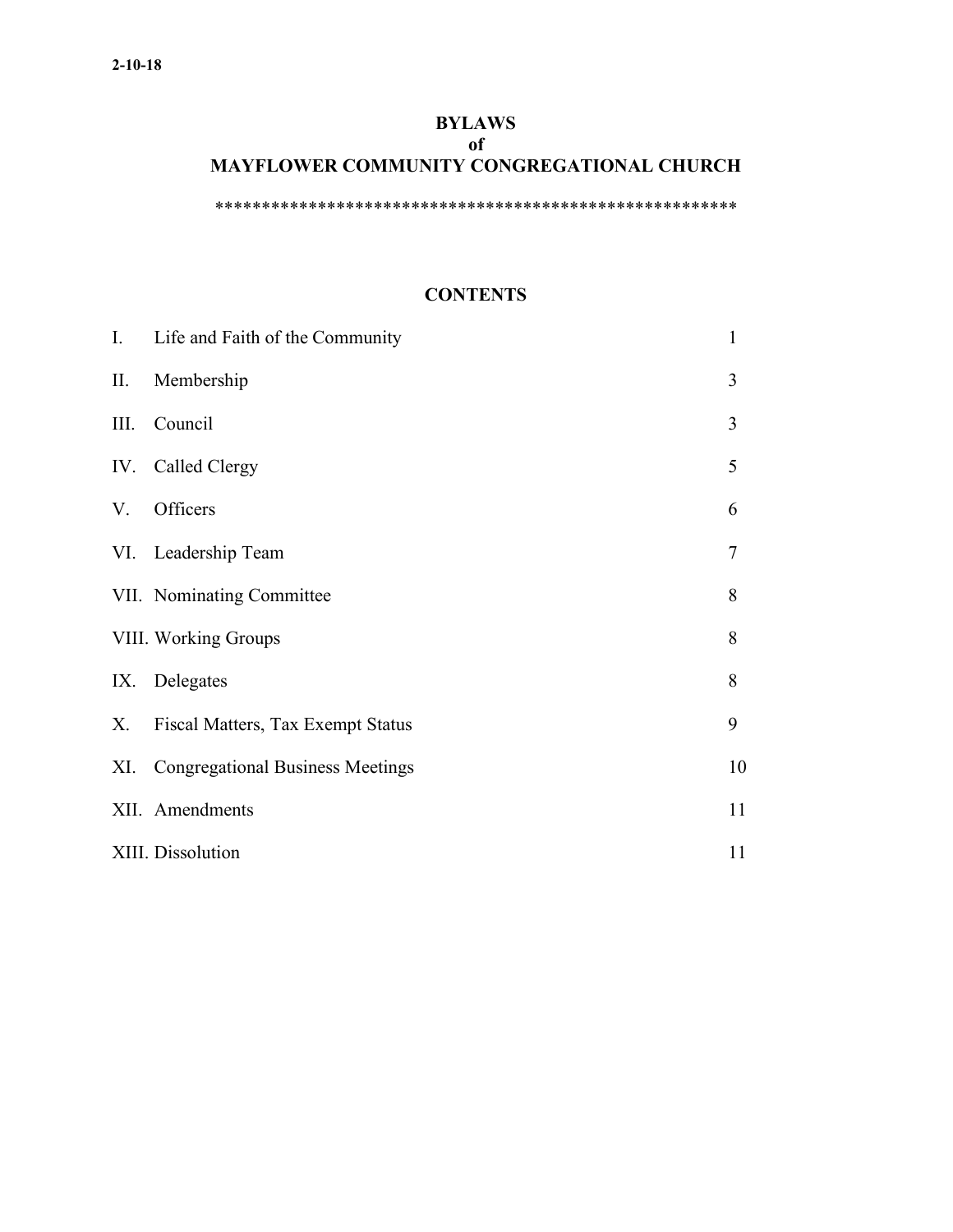### BYLAWS of MAYFLOWER COMMUNITY CONGREGATIONAL CHURCH

#### \*\*\*\*\*\*\*\*\*\*\*\*\*\*\*\*\*\*\*\*\*\*\*\*\*\*\*\*\*\*\*\*\*\*\*\*\*\*\*\*\*\*\*\*\*\*\*\*\*\*\*\*\*\*\*\*

#### COVENANT

We, the members of this church, in language and spirit characteristic of churches in the Congregational way, affirm the sovereignty of Christ; bind ourselves to God and one another; and seek to walk together in all of God's ways, as these are made known in the word of scripture, in the traditions of the church, and in a continuing quest for meaning and truth.

In such a covenant the following bylaws are voted by the Congregation:

#### ARTICLE I LIFE AND FAITH OF THE COMMUNITY

SECTION 1. This church is established as a covenant community, seeking to strengthen its members in the Christian life, making visible through worship, instruction, the sacraments, and a sharing of life, the grace which comes from God; inviting into its membership any followers of Christ who seek for themselves and who accord to others the rights of a free conscience; offering a corporate witness to the Christian way; contributing resources of time, money, and talents, that God's will may "be done on earth as it is in heaven."

SECTION 2. This church is organized according to Congregational principles, involving faith in God, fellowship in Jesus Christ, and freedom in the Spirit. It is organized upon the traditional basis of the autonomy of the local Congregation and is amenable to no outside ecclesiastical authority.

SECTION 3. While maintaining the independence of the local Congregation, this church believes in the communion of all Christians, and seeks to be one manifestation of the Holy Church Universal. To give concrete expression to the faith of its members in the solidarity of the Christian community, this church will affiliate with organizations and churches which are working toward the same end as ourselves; especially with the Minnesota Conference of the United Church of Christ, acting as a conference and acting as an association, and the General Synod of the United Church of Christ, and with various councils of churches engaged in ecumenical ministry.

SECTION 4. While granting to every member the freedom to discern the truths of God, this church recognizes as a basic statement of faith, the statement adopted by the Second General Synod of the United Church of Christ at Oberlin, Ohio, in 1959, and commended in this form in 1981:

We believe in you, O God, Eternal Spirit, God of our Savior Jesus Christ and our God, and to your deeds we testify: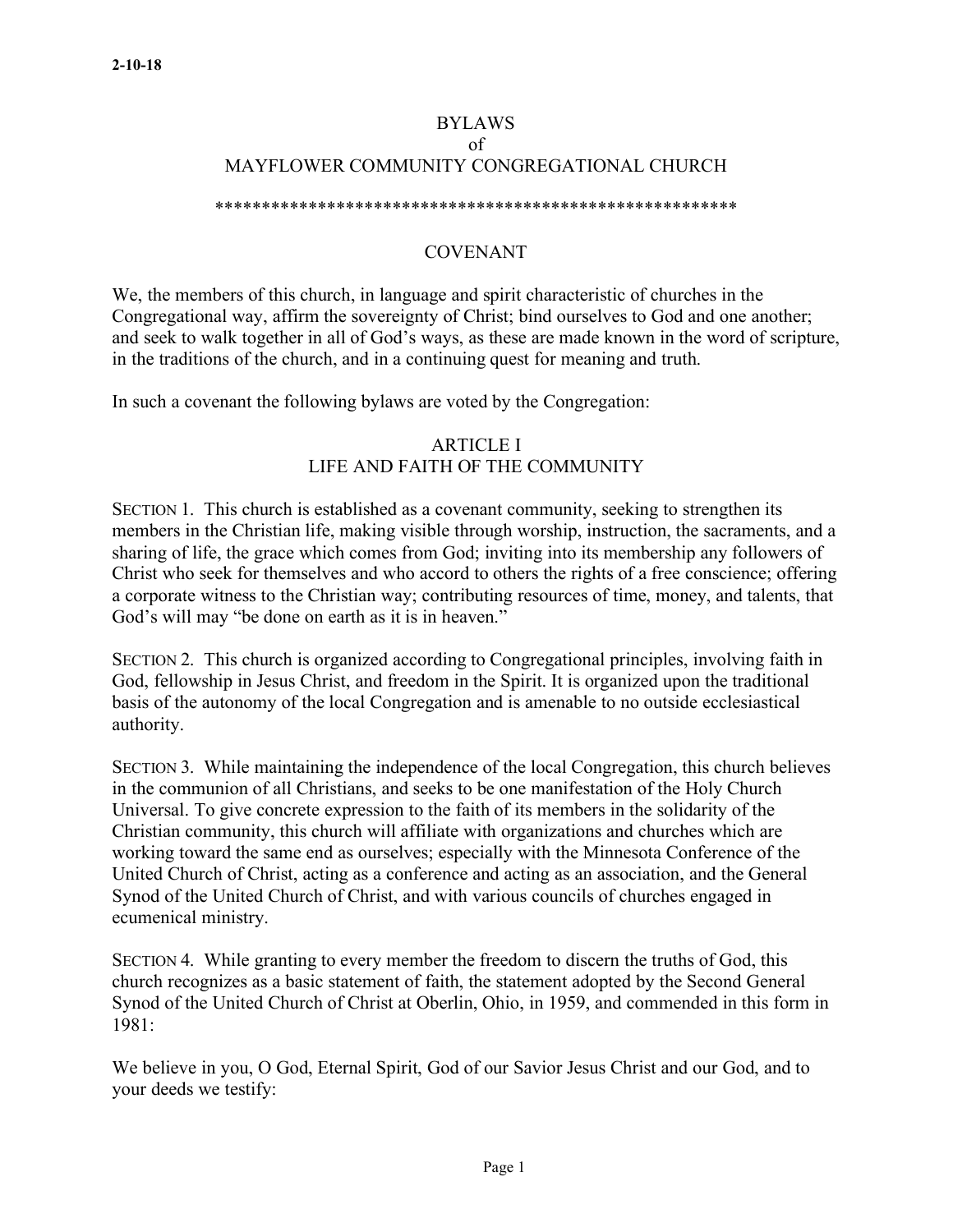You call the worlds into being, create persons in your own image, and set before each one the ways of life and death.

You seek in holy love to save all people from aimlessness and sin.

You judge people and nations by your righteous will declared through prophets and apostles.

In Jesus Christ, the man of Nazareth, our crucified and risen Savior, you have come to us and shared our common lot, conquering sin and death and reconciling the world to yourself.

You bestow upon us your Holy Spirit, creating and renewing the church of Jesus Christ, binding in covenant faithful people of all ages, tongues, and races.

You call us into your church

to accept the cost and joy of discipleship, to be your servants in the service of others to proclaim the gospel to all the world and resist the powers of evil, to share in Christ's baptism and eat at his table, to join him in his passion and victory.

You promise to all who trust you forgiveness of sins and fullness of grace, courage in the struggle for justice and peace, your presence in trial and rejoicing, and eternal life in your realm which has no end.

Blessing and honor, glory and power be unto you. Amen.

SECTION 5. Public worship shall be maintained on Sundays and at other times that might best serve the church and the community, as recommended by the Team Lead Minister and accepted by the Council.

SECTION 6. The sacraments of the church shall be Baptism and Holy Communion. Holy Communion shall be observed once a month and at other times as determined by the ministry staff.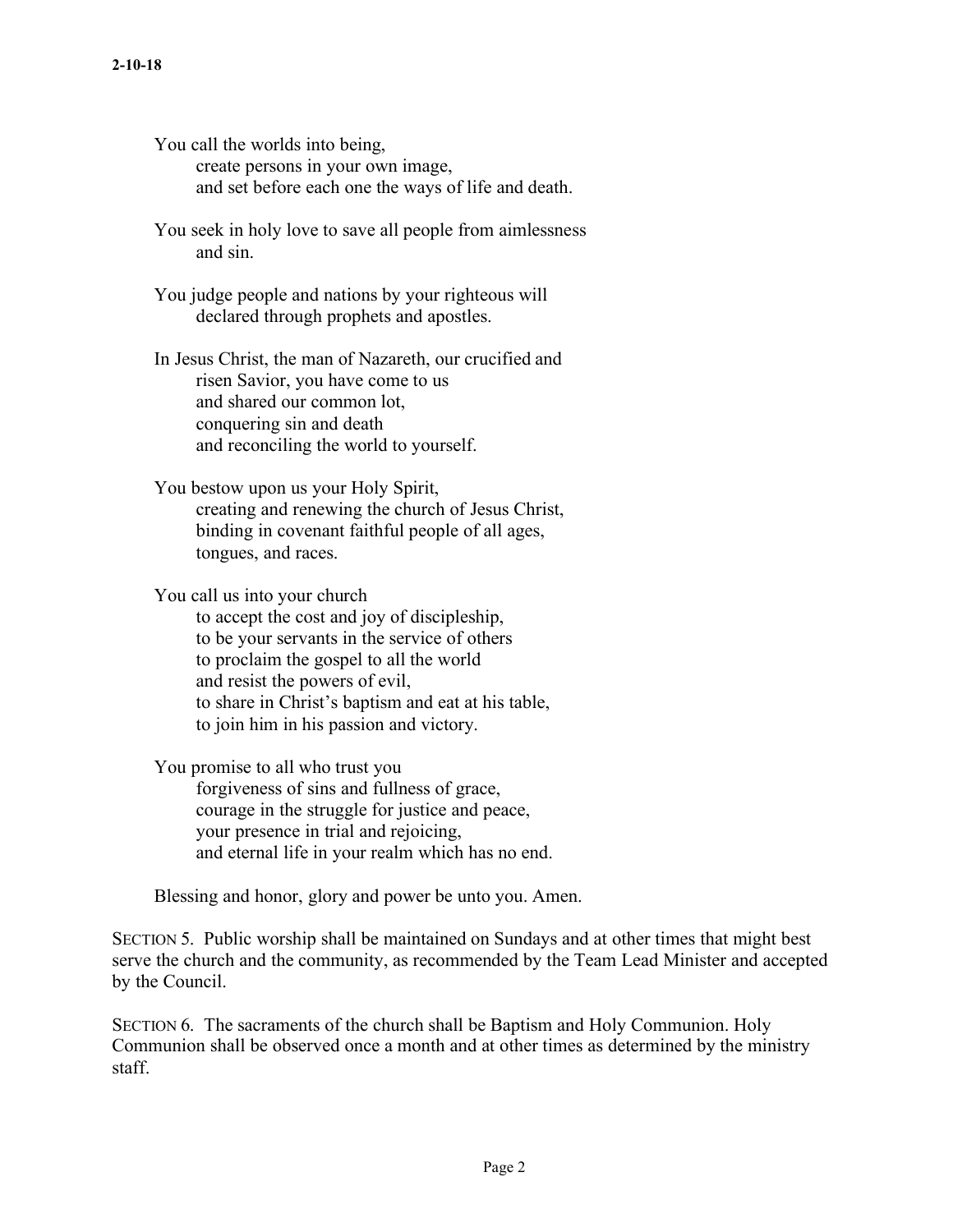# ARTICLE II MEMBERSHIP

SECTION 1. The Congregation is the source of authority and the resource for accomplishing the work of the church.

SECTION 2. The members of this church shall be all persons who have been baptized into the Christian church and who have accepted the Mayflower Covenant by affirmation of faith or confirmation.

SECTION 3. Persons wishing to become members will be expected to attend appropriate orientation sessions. Their reception into membership will be in a regular service of worship*.*

SECTION 4. Members are expected to be faithful in all moral and spiritual duties essential to the Christian life, to attend regularly the services of the church, to give regularly for its support and benevolences, and to share in its organized work.

SECTION 5. Each member of the church shall be entitled to have one vote at all congregational business meetings with the exception that only persons eighteen years of age or over shall vote on matters involving the selling, conveying, encumbering or otherwise disposing of real estate.

SECTION 6. Members may attend any congregational, Council or other meeting where business of the church is conducted. Committees doing business of a confidential nature retain the right to operate in closed session.

SECTION 7. A member may terminate membership in the church by requesting to be released from the church's Covenant and dropped from membership. A letter of transfer to any church will be given upon request. The church office staff will review the membership rolls annually, and a list of members believed to have absented themselves from the life of the church or whose address the church is unable to find will be submitted to the Team Lead Minister for review. As appropriate, these members will be invited to return to participation in the life of the church or to request release from membership. Those who cannot be contacted or who do not respond to the invitation will be removed from the membership rolls.

#### ARTICLE III COUNCIL.

SECTION 1. The church shall have a governing body known as the Council. The Council shall serve as the church's board of trustees for purposes of Minnesota Statutes Chapter 315. It shall be the responsibility of the Council to oversee the pursuit of the mission, and the management of the business and affairs, of this church. The congregation as a whole will speak through the Council in articulating the goals that the church will seek to achieve and the values and beliefs that will guide its work. The Council will devote a substantial majority of its time and energy to the continuous process of understanding the vision and priorities of the congregation, and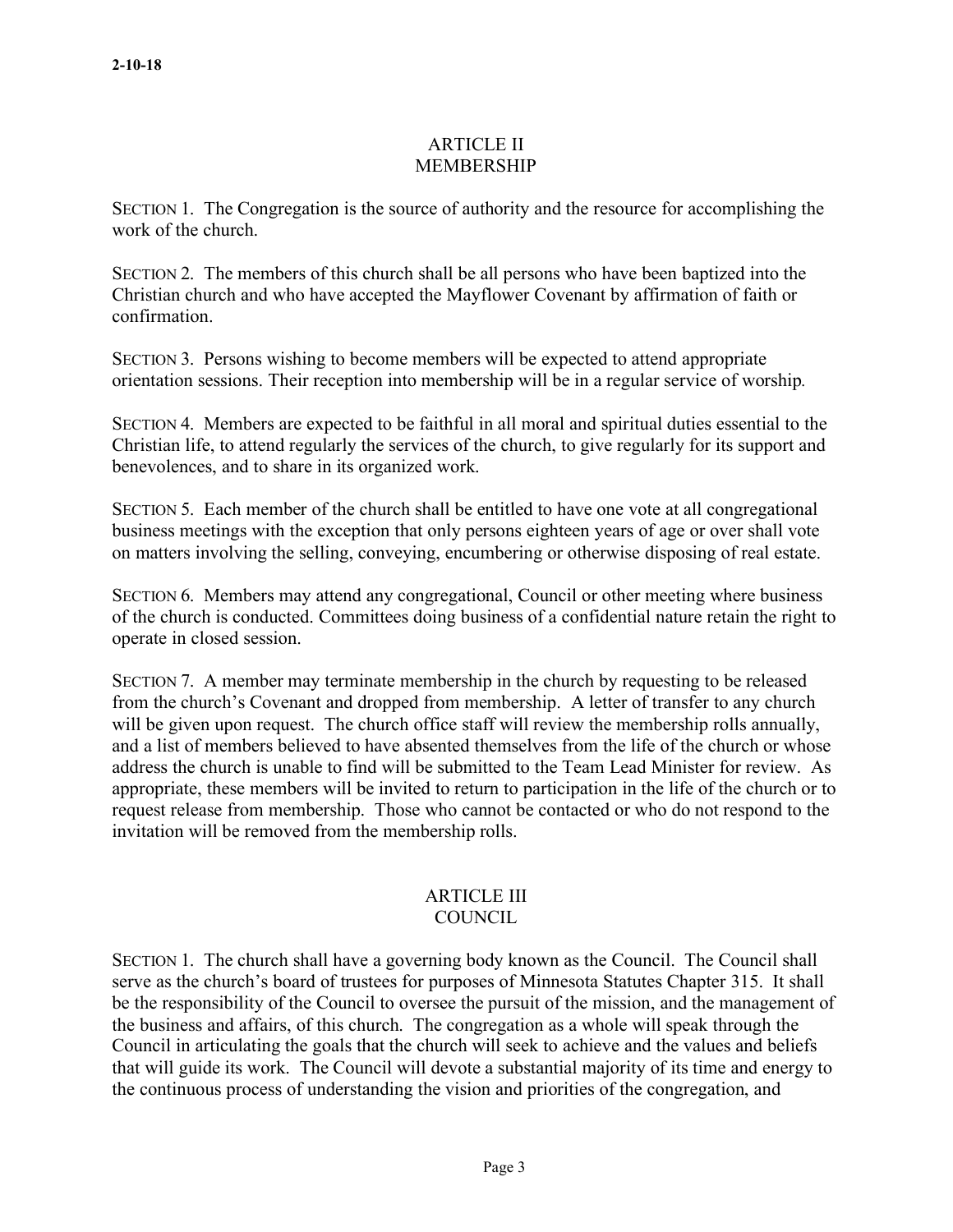developing and updating congregational goals and specific limitations to guide the Leadership Team.

SECTION 2. The Council will delegate authority to members of the Leadership Team to pursue the church's goals and will articulate parameters or limitations within which the Leadership Team must act. The Council must monitor and evaluate the activities of the Leadership Team and of the church as a whole, and strive to keep the church on course toward its goals in a manner consistent with its values and beliefs.

SECTION 3. Without limiting the foregoing, the Council shall have the following responsibilities:

- A. To lead the development and updating of long range and strategic plans for congregational approval;
- B. To ensure periodic review of the financial condition and records of the church by one or more qualified advisors who are not members of the Council or Leadership Team;
- C. To ensure appropriate consultation on personnel matters with qualified advisors who are not members of the Leadership Team;
- D. To create in conjunction with the Leadership Team an annual church budget, for approval at the annual congregational business meeting;
- E. To facilitate communication within the church, continually serving as active listeners;
- F. To serve as a link between the congregation and constituents beyond Mayflower's walls.

SECTION 4. Except as otherwise provided in these bylaws, the Council shall consist of nine councilors. Councilors shall be elected by the congregation at the annual congregational business meeting, three elected each year from a slate put forward by the Nominating Committee. Each councilor shall be elected for a term of three years. Council shall nominate one councilor as the Moderator and as Associate Moderator, each for a term of one year. The Moderator and Associate Moderator will be elected by the Congregation at the Annual Meeting.

The Team Lead Minister shall serve as ex-officio on Council with no vote.

No councilor shall serve for more than two, three-year consecutive terms without a break of at least one year, except that a councilor may serve one additional year as a councilor if the councilor served in their third or sixth consecutive year as a councilor and has been elected to serve one additional year as Moderator. In such case the total number of councilors may be increased to ten. All councilors must be members of the congregation. The Council may remove a councilor with or without cause upon the affirmative vote of at least seven councilors. The congregation may remove a councilor at a congregational business meeting. In the event there is a vacancy on the Council as a result of the death or resignation of a councilor, or the removal of a councilor by the Council, the Council may, in consultation with the Nominating Committee, appoint a councilor to fill the vacancy until the next congregational business meeting.

SECTION 5. Meetings of the Council may be held at such time and place as are announced at a previous meeting of the Council. Meetings of the Council may also be called at any time (a) by the Moderator, (b) by the Council, (c) upon the request of two or more members of the Council, or (d) the Leadership Team. Anyone entitled to call a meeting of the Council may make a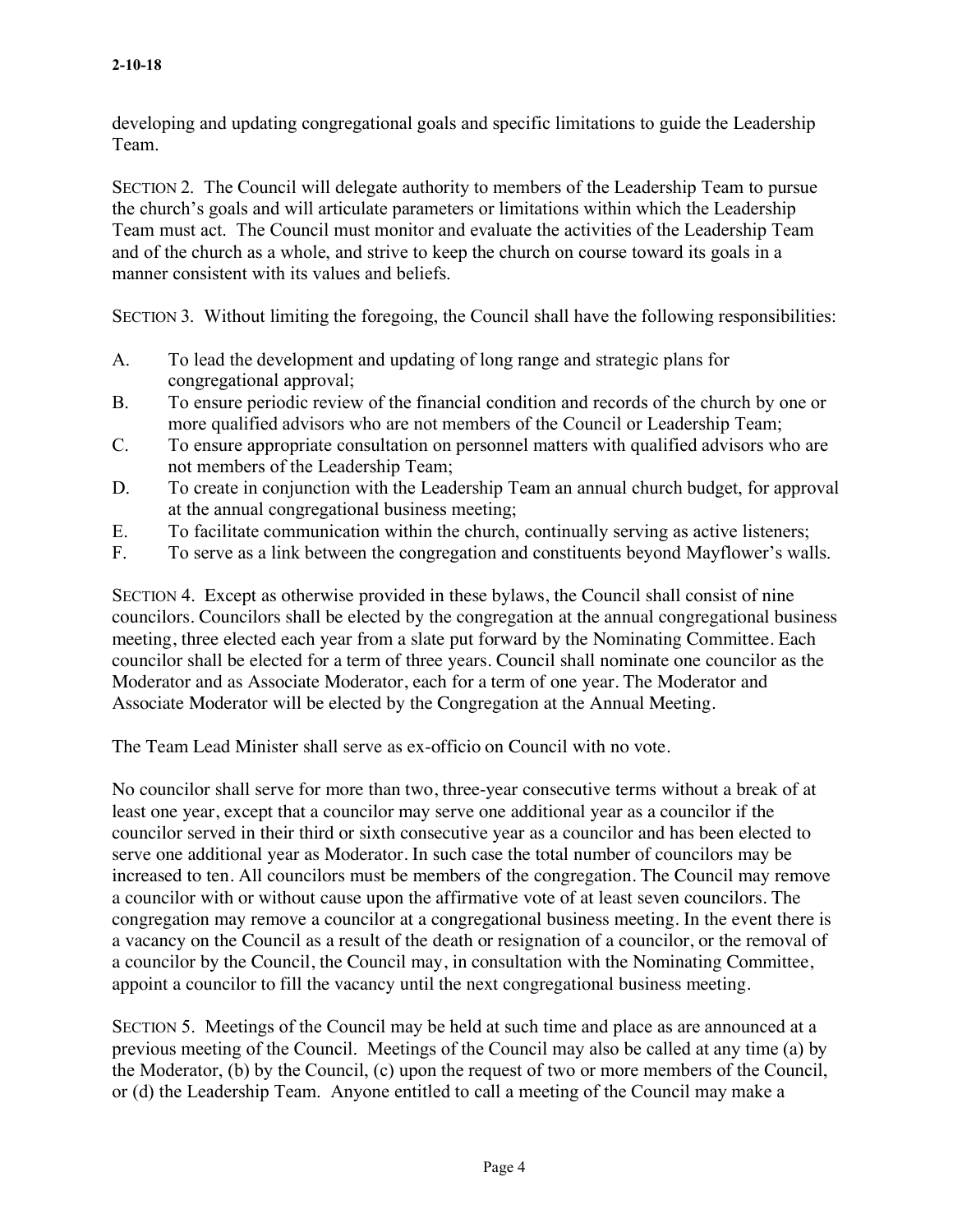written request to the Clerk to call the meeting, and the Clerk shall give notice of the meeting, setting forth the time and place thereof, to be held between two and thirty days after receiving the request. If the Clerk fails to give notice of the meeting within seven days from the day on which the request was made, the person or persons who requested the meeting may fix the time and place of the meeting and give notice in the manner hereinafter provided.

SECTION 6. Notice of each meeting of the Council for which notice is required, stating the time and place thereof, shall be given to all councilors by electronic communication or in person at least two days before the meeting, or shall be mailed to each councilor at least five days before the meeting. A councilor may be given notice by electronic communication only if the councilor has previously consented to receive notice in that form of electronic communication. All notices not given in person shall be sent to the councilor at his or her postal or electronic address according to the latest available records of the church. Any councilor may waive notice of a meeting before, at or after the meeting, orally, in writing, by electronic communication, or by attendance. Attendance at a meeting is deemed a waiver unless the councilor objects at the beginning of the meeting to the transaction of business because the meeting is not lawfully called or convened and the councilor does not participate in the meeting.

SECTION 7. The presence of five members of the Council constitutes a quorum at any meeting. At all meetings of the Council, each councilor is entitled to cast one vote on any question coming before the meeting. The affirmative vote of at least five councilors at a meeting shall constitute the act of the Council, unless a greater number of votes is required by law or these bylaws. A councilor may not appoint a proxy for himself or herself or vote by proxy at a meeting of the Council.

SECTION 8. Any action that could be taken at a meeting of the Council may be taken by written action signed by all of the councilors.

SECTION 9. A councilor may participate in a meeting of the Council by means of conference telephone or, if authorized by the Council, by such other means of remote communication, in each case through which that councilor, other councilors so participating, and all councilors physically present at the meeting may communicate with each other on a substantially simultaneous basis. Participation in a meeting by remote communication constitutes presence at the meeting.

#### ARTICLE IV CALLED CLERGY

SECTION 1. The church shall employ the called clergy it needs to order its worship, administer the sacraments, and provide spiritual guidance, religious instruction, pastoral care, justice work, and administrative leadership to the Congregation.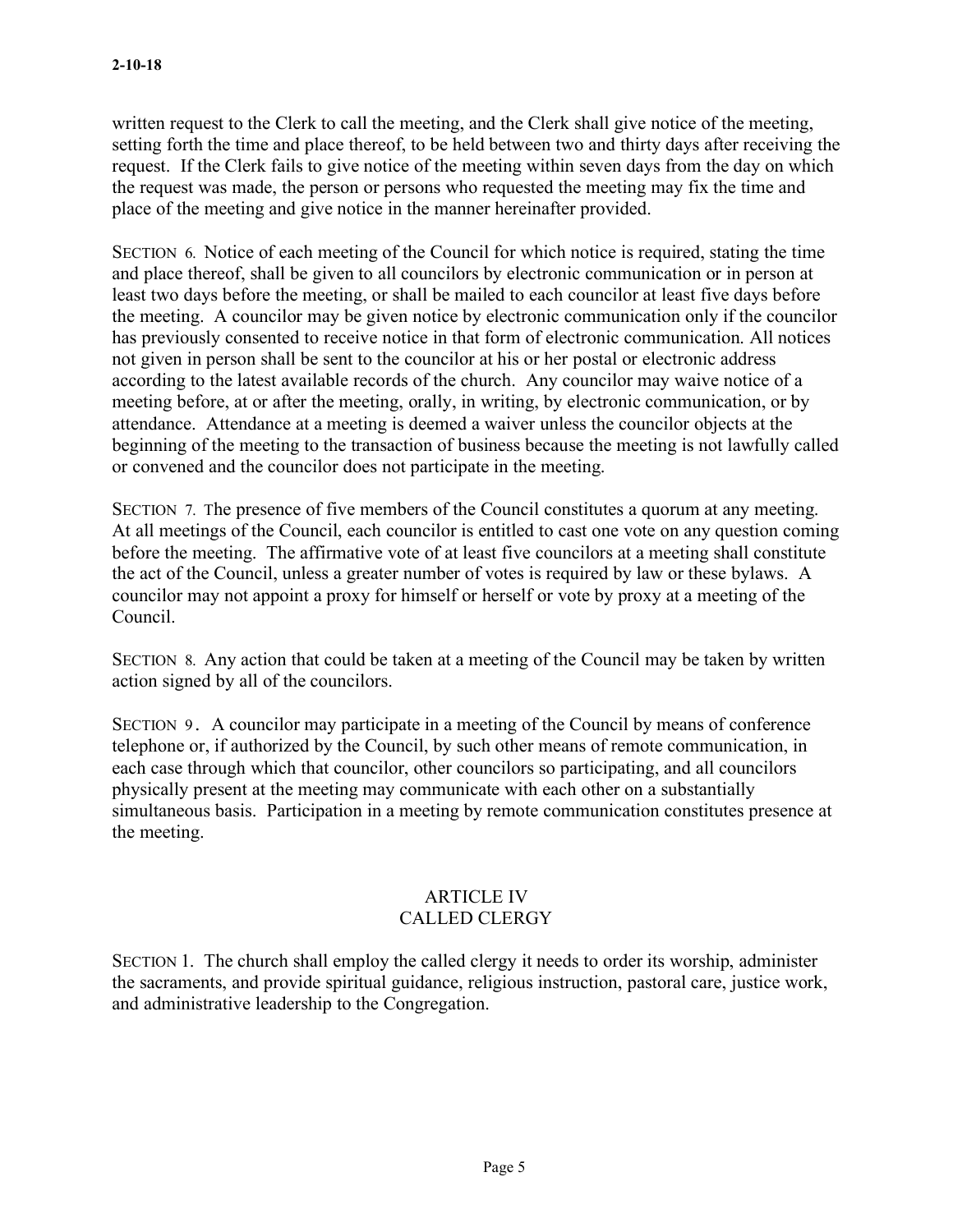### SECTION 2. Calling Clergy:

- A. Before an ordained minister is called, a Search Committee shall be nominated by the Council and elected at a special or annual business meeting of the congregation. The committee shall be constituted so as to secure broad representation from within the church. It shall be the duty of the Search Committee to consult with the Council concerning job description(s) and compensation. The Search Committee shall update the Council on its progress. It shall be the duty of the Search Committee to recommend a person for an ordained ministry position, secure approval from the Council as to the terms of the call, and submit the candidate to the church membership for a congregational vote.
- B. Clergy shall be called by the affirmative vote of at least three-fourths of the members of the church present at a congregational business meeting duly convened for that purpose.

SECTION 3. The called Team Lead Minister is accountable to the congregation; however the Council acts on behalf of the congregation and the called Team Lead Minister reports to the Council.

SECTION 4. The called Associate Minister is accountable to the Team Lead Minister and reports to the Council through the Team Lead Minister.

SECTION 5. The called Team Lead Minister may terminate the ministerial relationship in accordance with applicable policies of the church. The called Team Lead Minister may be dismissed by a majority vote of members of the church present at a congregational business meeting duly convened for that purpose.

SECTION 6. Associate clergy may be dismissed by a majority vote of members of the church present at a congregational business meeting duly convened for that purpose upon recommendation for dismissal by the Team Lead Minister and Council.

SECTION 7. All interim clergy shall be appointed by the Team Lead Minister with the approval of Council. An interim Team Lead Minister shall be appointed by Council. The Council shall select a group of people to conduct a search and recommend a candidate to the Council. The committee shall be constituted so as to secure insofar as possible broad representation within the church.

SECTION 8. The salaries of clergy shall be reported in the budget. Approval of the budget by the membership shall constitute approval of the salaries.

#### ARTICLE V **OFFICERS**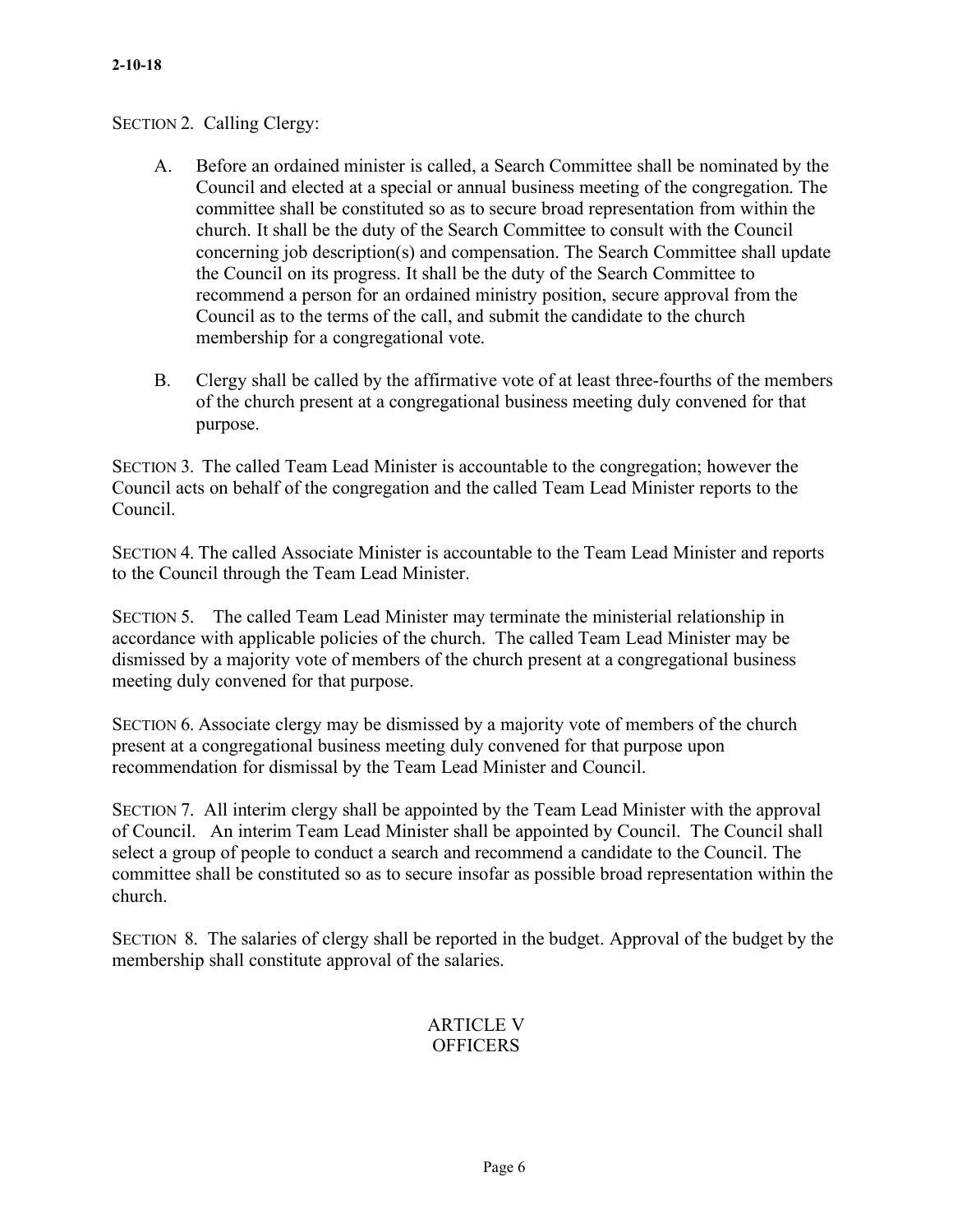SECTION 1. The church shall have a Moderator who in the normal course of events has completed at least one year of service on the Council before being elected to serve as Moderator. The Moderator shall preside at all annual, regular and special congregational business meetings (except as otherwise provided in these bylaws) and all meetings of the Council, and shall perform other duties customarily performed by or delegated to a presiding officer. The Moderator or the Moderator's designee, chosen from among the members of the Council, will be a voting member of the Mayflower Foundation. The Moderator shall be elected in the manner, and shall serve for the term of office, specified in Article III, Section 4, of these Bylaws.

SECTION 2. The church shall have an Associate Moderator who in the normal course of events has completed at least one year of service on the Council before being elected to serve as Associate Moderator. The Associate Moderator shall substitute for the Moderator when needed. The Associate Moderator shall be elected in the manner, and shall serve for the term of office, specified in Article III, Section 4, of these Bylaws.

SECTION 3. The Council shall annually elect one of its members as Clerk, who shall perform or properly delegate and oversee the performance of the following duties: maintain an accurate roll of members; record minutes of business meetings of the congregation and Council; keep records of congregational business meetings and Council meetings; post all notices required for calling meetings; present a written report to the congregation at each annual business meeting so as to provide an authentic record of members and of significant events in the life of the church; keep a record of all baptisms, marriages and deaths; and perform such other duties as the Council may assign to the Clerk from time to time.

SECTION 4. The Council shall annually elect one of its members as Treasurer, who shall oversee the performance of the following duties: (a) keep accurate financial records of this corporation; (b) deposit money, drafts, and checks in the name of and to the credit of this corporation in the banks and depositories designated by the Council; (c) endorse for deposit notes, checks, and drafts received by this corporation as ordered by the Council, making proper vouchers for the deposit; (d) disburse corporate funds and issue checks and drafts in the name of the corporation, as ordered by the Council; and (e) upon request, provide the Council an account of transactions of this corporation and of the financial condition of this corporation. The Treasurer shall perform such other duties as may be assigned to him or her from time to time by the Council.

#### ARTICLE VI LEADERSHIP TEAM

SECTION 1. The Leadership Team shall consist of the Team Lead Minister, the Business and Operations Administrator, the Associate Minister and other staff members approved by the Council. The Leadership Team shall be responsible for leveraging the time, talent, and resources of the congregation and staff in carrying out the activities and actions required to meet the goals of the church within the limitations established by the Council. The members of the Leadership Team are expected to work cooperatively and in close consultation with one another to serve the goals of the church.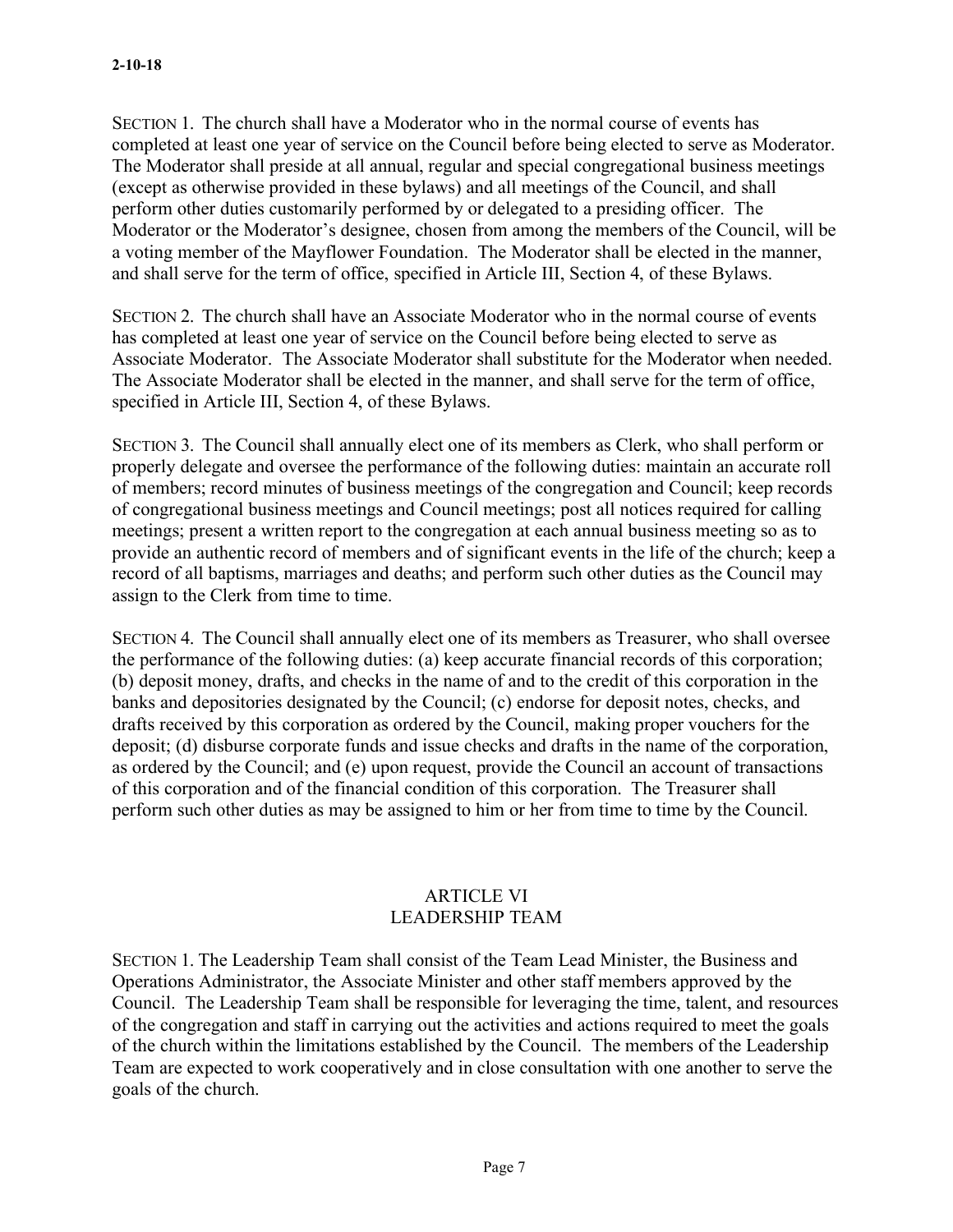SECTION 2. The Team Lead Minister serves as head of the Leadership Team and is appointed by Council. Members of the Leadership Team are accountable to the Team Lead Minister.

SECTION 3. The Business and Operations Administrator is hired by and reports to the Team Lead Minister, with approval of Council.

SECTION 4. A member of the Leadership Team (not called by the congregation) may be dismissed at the request of the Team Lead Minister with approval of Council.

# ARTICLE VII NOMINATING COMMITTEE

The church shall have a Nominating Committee, consisting of three members elected by the congregation and two members elected by the Council. The Nominating Committee shall elect its own chair. The Nominating Committee shall secure candidates for all positions elected by the congregation: Mayflower Early Childhood Center Board member, Creekside Commons LLC Board member, Delegates, councilors, and members of the Nominating Committee. Committee members shall serve three-year terms that are staggered so that the terms of approximately onethird of the committee members expire each year. No Committee member shall serve for more than two terms in succession. A Nominating Committee member elected by the congregation may be removed, with or without cause, and an interim member may be elected, by the congregation. A Nominating Committee member elected by the Council may be removed, with or without cause, upon the affirmative vote of at least seven councilors. In the event there is a vacancy on the Nominating Committee as the result of the death, resignation, or removal of a member by the Council, the Council may, in consultation with the Nominating Committee, appoint a church member to fill the vacancy until the next regular congregational business meeting.

#### ARTICLE VIII WORKING GROUPS

SECTION 1. With the approval of all the members of the Leadership Team, working groups may be formed for articulated purposes in furtherance of the congregation's goals identified by the Council from time to time.

SECTION 2. Each working group shall produce and maintain the following as records of the church: (a) a stated purpose that links to the goals identified by the Council; (b) a roster sheet that identifies its members; (c) written records of its activities; and (d) an annual report delivered to the Clerk at such time each year as the Clerk requests.

SECTION 3. No working group shall have the authority to incur expenses or obligations on behalf of the church without an express grant of such authority by an individual or body empowered to do so.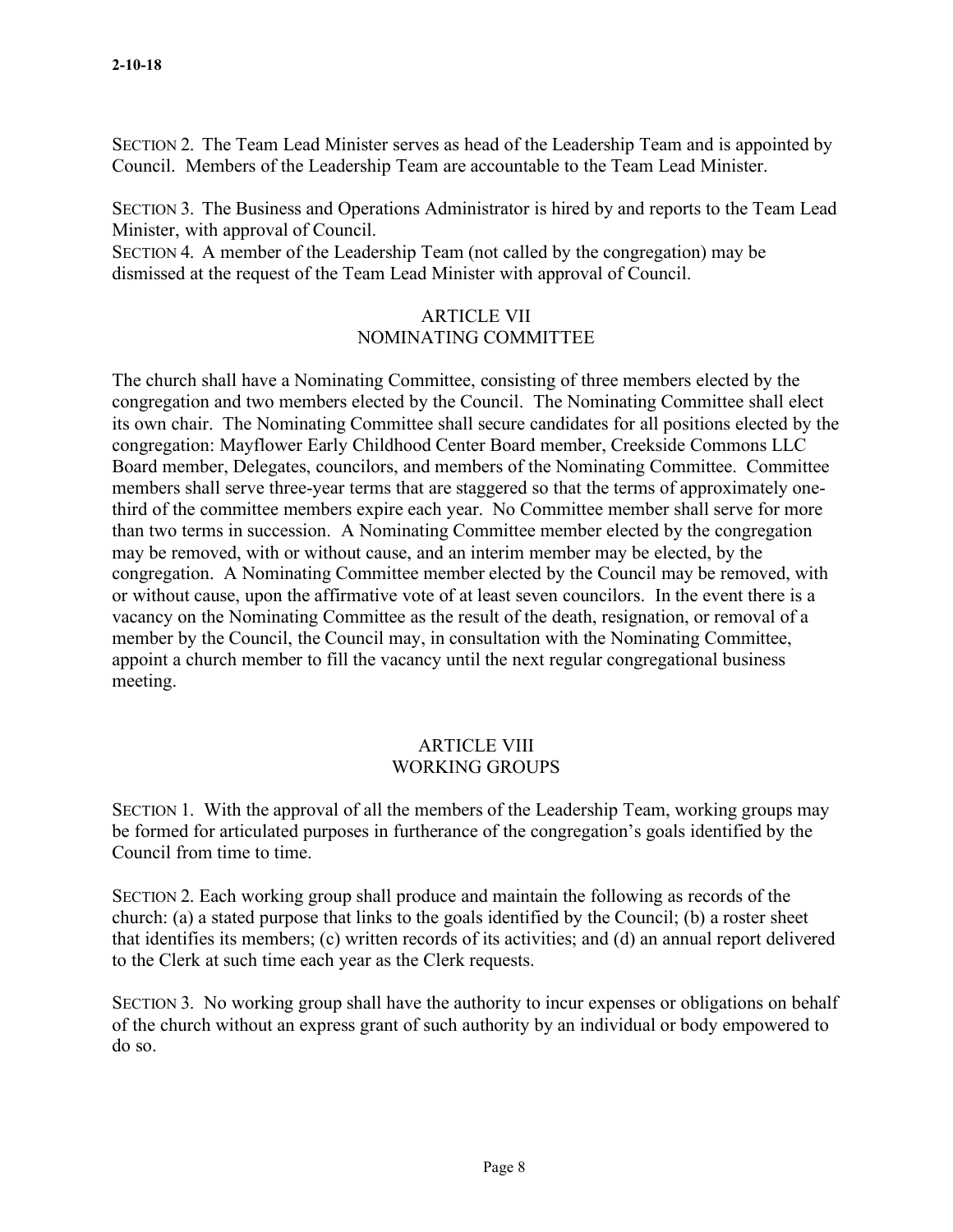### ARTICLE IX **DELEGATES**

At each annual congregational business meeting, the congregation shall elect Delegates at large to local, state, national denominational, interdenominational and other bodies, in a number prescribed by the appropriate body, each to serve for a one-year term. Delegates shall be elected from a slate presented by the Nominating Committee at the annual business meeting. Delegates shall choose a convener and shall schedule such meetings and make such reports as are appropriate or requested by the Council. The Council may remove a Delegate, with or without cause, upon the affirmative vote of at least seven councilors. In the event there is a vacancy among the Delegates as the result of the death, resignation, or removal of a Delegate, the Council may, in consultation with the Nominating Committee, appoint a Delegate to fill the vacancy until the next regular congregational business meeting.

#### ARTICLE X FISCAL MATTERS, TAX EXEMPT STATUS

SECTION 1. The fiscal year of the church corporation shall be July through June. At the annual congregational business meeting, the Leadership Team shall present a financial report for the current year and on behalf of the Council submit a budget proposal for the coming year. A new budget shall be adopted by the congregation for the next fiscal year.

SECTION 2. Deeds, mortgages, bonds, checks, contracts and other instruments pertaining to the business and affairs of the church may be signed on behalf of the church by the Moderator, the Associate Moderator, or such other person or persons as may be designated from time to time by the Council.

SECTION 3. All funds of the church shall be deposited from time to time in such banks, trust companies or other depositories as the Council may approve or designate, and all such funds shall be withdrawn only in the manner or manners authorized by the Council from time to time.

SECTION 4. No person has any power or authority to borrow money on behalf of the church, to pledge its credit or to mortgage or pledge its real or personal property, except within the scope and to the extent of the authority delegated by resolutions adopted from time to time by the Council. The Council may give authority for any of the above purposes, and this authority may be general or limited to specific instances.

SECTION 5. With the approval of the Council, the church may carry out discrete programs within legal entities separate from the church corporation, with due regard for the protection of both the mission and the resources of the church.

SECTION 6. All the powers of the church shall be exercised only so that its operations are exclusively within the contemplation of Section 501(c)(3) of the Internal Revenue Code. No part of the net income or net earnings of the church shall inure to the benefit of any member, private shareholder or individual. No substantial part of the activities of the church shall consist of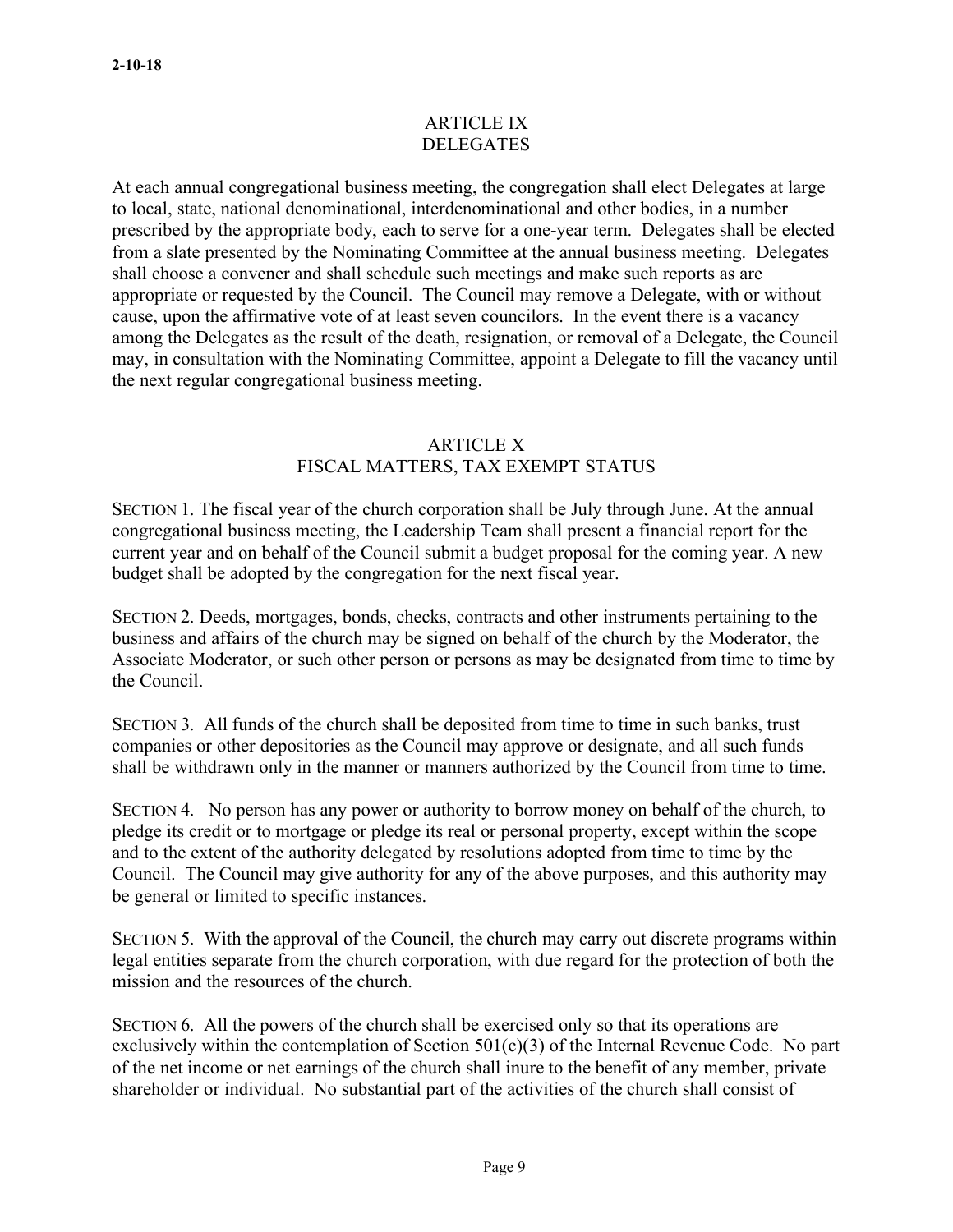carrying on propaganda or otherwise attempting to influence legislation. The church shall not participate in or intervene in (including the publishing or distributing of statements) any political campaign on behalf of (or in opposition to) any candidate for public office. All references in these bylaws to sections of the Internal Revenue Code are to the Internal Revenue Code of 1986 and include any provisions thereof adopted by future amendments thereto and any cognate provisions in future Internal Revenue Codes to the extent such provisions are applicable to the church.

### ARTICLE XI CONGREGATIONAL BUSINESS MEETINGS

SECTION 1. The annual congregational business meeting shall be held each year in May as set by the Council, with notice to the congregation. At the annual business meeting the congregation shall elect councilors, officers, Nominating Committee members, and Delegates. Unless provided otherwise by the congregation at the time of election, the term of any person elected at the annual business meeting shall commence on the day following the meeting and shall continue until the end of the day that a successor is elected.

SECTION 2. Special business meetings of the congregation may be called at other times by the Moderator on his or her own initiative or at the written request of the Team Lead Minister, the Council, or any 25 members of the church.

SECTION 3. At all congregational business meetings, each member is entitled to cast one vote on any question coming before the meeting. Members may not vote by proxy. A quorum for the transaction of business shall be fifty members. When a quorum is not present, the meeting may be adjourned to another time and notice shall be given to the members. A majority vote of the members present and entitled to vote at any congregational business meeting at which a quorum is present is sufficient to transact any business, unless a greater number of votes is required by law or these Bylaws.

SECTION 4. At any congregational business meeting where any change of these bylaws, the Articles of Incorporation of the church, or a vote to call or dismiss an ordained minister is to be acted upon by the church membership, notice of intention to present such change for action shall be given in writing at least fifteen days before the date of the meeting. Such notice shall be posted in two conspicuous places in the church building and a copy of the notice shall be provided to the Clerk.

SECTION 5. Except where the law or these bylaws impose a different requirement of notice, a notice of each annual or special congregational business meeting shall be given by stating the time, date, place and general purpose of the meeting orally or in writing distributed to those in attendance at the regular Sunday service of worship on the two Sundays preceding the meeting, and by posting a written copy of the notice in two conspicuous places in the church building at least fifteen days before the meeting. Notice of any congregational business meeting at which one or more councilors will be elected must state (a) that an election of councilors will be held at the meeting; and (b) the name of each councilor for whom a successor will be elected at the